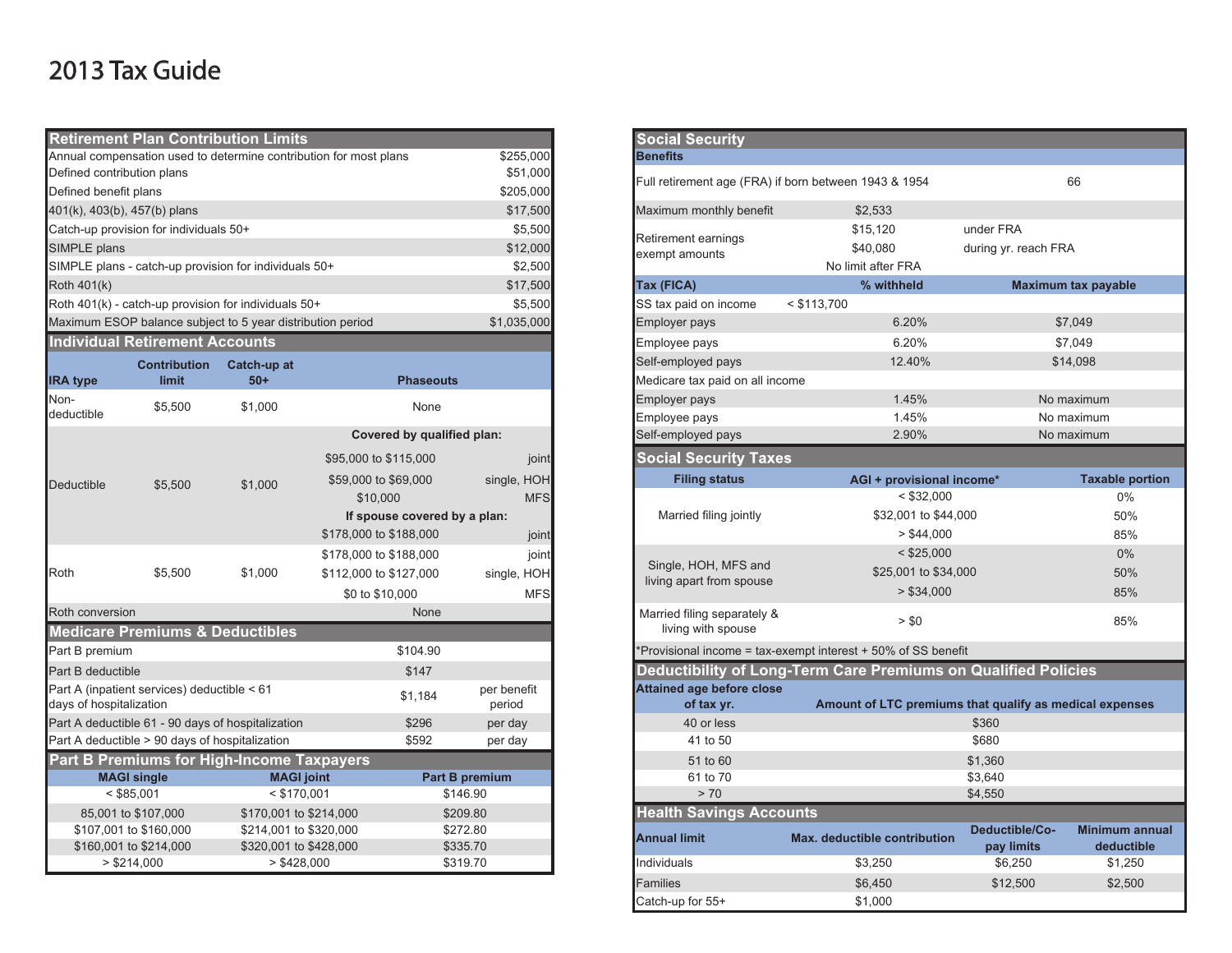## 2013 Tax Guide

| 2013 Tax Rate Schedule           |                |                                            |              |                                  |       |                           | <b>Standard Deductions &amp; Personal Exemption</b>                              |  |  |
|----------------------------------|----------------|--------------------------------------------|--------------|----------------------------------|-------|---------------------------|----------------------------------------------------------------------------------|--|--|
| Base amount<br>Marginal tax      |                |                                            |              |                                  |       | <b>Standard Deduction</b> |                                                                                  |  |  |
|                                  | Taxable income |                                            | of tax       |                                  | rate  | Of the amount over        | <b>Deduction</b><br><b>Filing Status</b><br><b>Exemption</b>                     |  |  |
| <b>Single</b>                    |                |                                            |              |                                  |       |                           | \$12,200<br>Married filing joint<br>\$3,900                                      |  |  |
|                                  | $\,<$          | \$8,925                                    | \$0.00       | $^{\mathrm{+}}$                  | 10.0% | \$0                       | \$3,900<br>Single<br>\$6,100                                                     |  |  |
| \$8,926                          | to             | \$36,250                                   | \$892.00     | $\begin{array}{c} + \end{array}$ | 15.0% | \$8,925                   | Married filing separate<br>\$6,100<br>\$3,900                                    |  |  |
| \$36,250                         | to             | \$87,850                                   | \$4,991.25   | $+$                              | 25.0% | \$36,250                  | <b>Head of household</b><br>\$8,950<br>\$3,900                                   |  |  |
| \$87,851                         | to             | \$183,250                                  | \$17,891.25  | $\! +$                           | 28.0% | \$87,850                  | <b>Additional deductions for non-itemizers</b>                                   |  |  |
| \$183,251                        | to             | \$398,350                                  | \$44,603.25  | $+$                              | 33.0% | \$183,250                 | Blind or $> 65$<br>\$1,200                                                       |  |  |
| \$398,351                        | to             | \$400,000                                  | \$115,586.25 | $\begin{array}{c} + \end{array}$ | 35.0% | \$398,350                 | Blind or $> 65$ and single<br>\$1,500                                            |  |  |
|                                  | $\, >$         | \$400,000                                  | \$116,163.25 | $^{\mathrm{+}}$                  | 39.6% | \$400,000                 | <b>Gift &amp; Estate Tax</b>                                                     |  |  |
|                                  |                | Married filing jointly & surviving spouses |              |                                  |       |                           | Maximum estate tax rate                                                          |  |  |
|                                  | $\,<$          | \$17,850                                   | \$0.00       | $+$                              | 10.0% | \$0                       | Estate/Gift tax exclusion                                                        |  |  |
| \$17,851                         | to             | \$72,500                                   | \$1,785.00   | $^{\mathrm{+}}$                  | 15.0% | \$17,850                  | Gift tax annual exclusion                                                        |  |  |
| \$72,501                         | to             | \$146,400                                  | \$9,982.50   | $\begin{array}{c} + \end{array}$ | 25.0% | \$72,500                  | <b>AMT Exemptions &amp; Phaseouts</b>                                            |  |  |
| \$146,401                        | to             | \$223,050                                  | \$28,457.50  | $\begin{array}{c} + \end{array}$ | 28.0% | \$146,400                 | <b>Filing status</b><br><b>Exemption</b>                                         |  |  |
| \$223,051                        | to             | \$398,350                                  | \$49,919.50  | $^{\mathrm{+}}$                  | 33.0% | \$223,050                 | \$80,800<br>Married filing jointly & qualifying widow(er)                        |  |  |
| \$398,351                        | to             | \$450,000                                  | \$107,768.50 | $\begin{array}{c} + \end{array}$ | 35.0% | \$398,350                 | Single & HOH<br>\$51,900                                                         |  |  |
|                                  | $\, >$         | \$450,000                                  | \$125,846.00 | $+$                              | 39.6% | \$450,000                 | Married filing separately<br>\$40,375                                            |  |  |
| <b>Head of household</b>         |                |                                            |              |                                  |       |                           | <b>Capital Gains Tax Rates</b>                                                   |  |  |
|                                  | $\,<$          | \$12,750                                   | \$0.00       | $+$                              | 10.0% | \$0                       | Assets held less than 1 yr.                                                      |  |  |
| \$12,751                         | to             | \$48,600                                   | \$1,275.00   | $\begin{array}{c} + \end{array}$ | 15.0% | \$12,750                  | 0% for taxpayers in the<br>Assets held longer than 1 yr.                         |  |  |
| \$48,601                         | to             | \$125,450                                  | \$6,652.50   | $^{\mathrm{+}}$                  | 25.0% | \$48,600                  | 35% bracket:                                                                     |  |  |
| \$125,451                        | to             | \$203,150                                  | \$25,865.00  | $+$                              | 28.0% | \$125,450                 | Unrecaptured Sec. 1250 gains                                                     |  |  |
| \$203,151                        | to             | \$398,350                                  | \$47,621.00  | $^{\mathrm{+}}$                  | 33.0% | \$203,150                 | Collectibles                                                                     |  |  |
| \$398,351                        | to             | \$425,000                                  | \$112,037.00 | $^{\mathrm{+}}$                  | 35.0% | \$398,350                 | <b>Education Credits &amp; Deductions</b>                                        |  |  |
|                                  | $\geq$         | \$425,000                                  | \$121,364.50 | $+$                              | 39.6% | \$425,000                 | <b>Credit / Deduction /</b>                                                      |  |  |
| <b>Married filing separately</b> |                |                                            |              |                                  |       |                           | <b>Account</b><br>Maximum credit / deduction                                     |  |  |
|                                  | $\,<$          | \$8,925                                    | \$0.00       | $^{\mathrm{+}}$                  | 10.0% | \$0                       | American Opportunity<br>\$2,500                                                  |  |  |
| \$8,926                          | to             | \$36,250                                   | \$892.50     | $^{\mathrm{+}}$                  | 15.0% | \$8,925                   | <b>Tax Credit</b>                                                                |  |  |
| \$36,251                         | to             | \$73,200                                   | \$4,991.25   | $^{\mathrm{+}}$                  | 25.0% | \$36,250                  | Lifetime Learning Credit<br>\$2,000                                              |  |  |
| \$73,201                         | to             | \$111,525                                  | \$14,228.75  | $+$                              | 28.0% | \$73,200                  |                                                                                  |  |  |
| \$111,526                        | to             | \$199,175                                  | \$24,959.25  | $\ddot{}$                        | 33.0% | \$111,525                 | Student loan interest<br>\$2,500                                                 |  |  |
| \$199,176                        | to             | \$225,000                                  | \$53,884.25  | $^{\mathrm{+}}$                  | 35.0% | \$199,175                 | deduction                                                                        |  |  |
| <b>Estates and trusts</b>        | $\geq$         | \$225,000                                  | \$62,923.00  |                                  | 39.6% | \$225,000                 | Savings bond interest<br>limited to amount of qualified<br>deduction<br>expenses |  |  |
|                                  | $\,<$          | \$2,450                                    | \$0.00       | $^{\mathrm{+}}$                  | 15.0% | \$0                       | \$2,000 maximum contribution                                                     |  |  |
| \$2,451                          | to             | \$5,700                                    | \$367.50     | $\ddot{}$                        | 25.0% | \$2,450                   | Coverdell<br>(non-deductible)                                                    |  |  |
| \$5,701                          | to             | \$8,750                                    | \$1,180.00   | $\ddot{}$                        | 28.0% | \$5,700                   | <b>Kiddie Tax</b>                                                                |  |  |
| \$8,751                          | to             | \$11,950                                   | \$2,034.00   | $^+$                             | 33.0% | \$2,034                   | Dependent children < age 19 (< 24 for full-time students) pay federal in         |  |  |
|                                  | $\, >$         | \$11,950                                   | \$3,090.00   | $+$                              | 39.6% | \$11,950                  | income $> $2,000$ .                                                              |  |  |

| 2013 Tax Rate Schedule           |                |                                            |              |     |                           |                    |                                                | <b>Standard Deductions &amp; Personal Exemption</b>                                                                   |                                                     |                                              |                                                                       |
|----------------------------------|----------------|--------------------------------------------|--------------|-----|---------------------------|--------------------|------------------------------------------------|-----------------------------------------------------------------------------------------------------------------------|-----------------------------------------------------|----------------------------------------------|-----------------------------------------------------------------------|
| Base amount<br>Marginal tax      |                |                                            |              |     | <b>Standard Deduction</b> |                    |                                                | <b>Personal exemption</b>                                                                                             |                                                     |                                              |                                                                       |
|                                  | Taxable income |                                            | of tax       |     | rate                      | Of the amount over | <b>Filing Status</b>                           | <b>Deduction</b>                                                                                                      | <b>Exemption</b>                                    | Phaseouts*                                   |                                                                       |
| <b>Single</b>                    |                |                                            |              |     |                           |                    | Married filing joint                           | \$12,200                                                                                                              | \$3,900                                             | \$300,000 to \$422,500                       |                                                                       |
|                                  | $\,<\,$        | \$8,925                                    | \$0.00       | $+$ | 10.0%                     | \$0                | Single                                         | \$6,100                                                                                                               | \$3,900                                             | \$250,000 to \$372,000                       |                                                                       |
| \$8,926                          | to             | \$36,250                                   | \$892.00     | $+$ | 15.0%                     | \$8,925            | Married filing separate                        | \$6,100                                                                                                               |                                                     | \$3,900<br>*itemized deductions are limited, |                                                                       |
| \$36,250                         | to             | \$87,850                                   | \$4,991.25   | $+$ | 25.0%                     | \$36,250           | <b>Head of household</b>                       | \$8,950                                                                                                               | \$3,900                                             | but not completely phased out                |                                                                       |
| \$87,851                         | to             | \$183,250                                  | \$17,891.25  | $+$ | 28.0%                     | \$87,850           | <b>Additional deductions for non-itemizers</b> |                                                                                                                       |                                                     |                                              |                                                                       |
| \$183,251                        | to             | \$398,350                                  | \$44,603.25  | $+$ | 33.0%                     | \$183,250          | Blind or $> 65$                                | \$1,200                                                                                                               |                                                     |                                              |                                                                       |
| \$398,351                        | to             | \$400,000                                  | \$115,586.25 | $+$ | 35.0%                     | \$398,350          | Blind or > 65 and single                       | \$1,500                                                                                                               |                                                     |                                              |                                                                       |
|                                  | $\geq$         | \$400,000                                  | \$116,163.25 | $+$ | 39.6%                     | \$400,000          | <b>Gift &amp; Estate Tax</b>                   |                                                                                                                       |                                                     |                                              |                                                                       |
|                                  |                | Married filing jointly & surviving spouses |              |     |                           |                    | Maximum estate tax rate                        |                                                                                                                       |                                                     | 40%                                          |                                                                       |
|                                  | $\,<\,$        | \$17,850                                   | \$0.00       | $+$ | 10.0%                     | \$0                | Estate/Gift tax exclusion                      |                                                                                                                       |                                                     | \$5,250,000                                  |                                                                       |
| \$17,851                         | to             | \$72,500                                   | \$1,785.00   | $+$ | 15.0%                     | \$17,850           | Gift tax annual exclusion                      |                                                                                                                       |                                                     | \$14,000                                     |                                                                       |
| \$72,501                         | to             | \$146,400                                  | \$9,982.50   | $+$ | 25.0%                     | \$72,500           | <b>AMT Exemptions &amp; Phaseouts</b>          |                                                                                                                       |                                                     |                                              |                                                                       |
| \$146,401                        | to             | \$223,050                                  | \$28,457.50  | $+$ | 28.0%                     | \$146,400          | <b>Filing status</b>                           |                                                                                                                       | <b>Exemption</b>                                    | Income phaseout range                        |                                                                       |
| \$223,051                        | to             | \$398,350                                  | \$49,919.50  | $+$ | 33.0%                     | \$223,050          | Married filing jointly & qualifying widow(er)  |                                                                                                                       | \$80,800                                            | \$150,000 to \$330,000                       |                                                                       |
| \$398,351                        | to             | \$450,000                                  | \$107,768.50 | $+$ | 35.0%                     | \$398,350          | Single & HOH                                   |                                                                                                                       |                                                     | \$112,500 to \$247,500                       |                                                                       |
|                                  | $\geq$         | \$450,000                                  | \$125,846.00 | $+$ | 39.6%                     | \$450,000          | Married filing separately                      |                                                                                                                       |                                                     | \$75,000 to \$165,000                        |                                                                       |
| lead of household                |                |                                            |              |     |                           |                    | <b>Capital Gains Tax Rates</b>                 |                                                                                                                       |                                                     |                                              |                                                                       |
|                                  | $\,<\,$        | \$12,750                                   | \$0.00       | $+$ | 10.0%                     | \$0                | Assets held less than 1 yr.                    |                                                                                                                       |                                                     | Marginal income rate                         |                                                                       |
| \$12,751                         | to             | \$48,600                                   | \$1,275.00   | $+$ | 15.0%                     | \$12,750           | Assets held longer than 1 yr.                  |                                                                                                                       |                                                     |                                              | 0% for taxpayers in the 10% or 15% brackets; 15% for taxpayers in 25- |
| \$48,601                         | to             | \$125,450                                  | \$6,652.50   | $+$ | 25.0%                     | \$48,600           |                                                |                                                                                                                       | 35% bracket; 20% for taxpayers in the 39.6% bracket |                                              |                                                                       |
| \$125,451                        | to             | \$203,150                                  | \$25,865.00  | $+$ | 28.0%                     | \$125,450          | Unrecaptured Sec. 1250 gains                   |                                                                                                                       |                                                     | 25%                                          |                                                                       |
| \$203,151                        | to             | \$398,350                                  | \$47,621.00  | $+$ | 33.0%                     | \$203,150          | Collectibles                                   |                                                                                                                       |                                                     | 28%                                          |                                                                       |
| \$398,351                        | to             | \$425,000                                  | \$112,037,00 | $+$ | 35.0%                     | \$398,350          | <b>Education Credits &amp; Deductions</b>      |                                                                                                                       |                                                     |                                              |                                                                       |
|                                  | $\geq$         | \$425,000                                  | \$121,364.50 | $+$ | 39.6%                     | \$425,000          | <b>Credit / Deduction /</b>                    |                                                                                                                       |                                                     |                                              |                                                                       |
| <b>Married filing separately</b> |                |                                            |              |     |                           |                    | <b>Account</b>                                 | <b>Maximum credit / deduction</b>                                                                                     |                                                     | Income phaseouts begin at AGI:               |                                                                       |
|                                  | $\,<$          | \$8,925                                    | \$0.00       | $+$ | 10.0%                     | \$0                | American Opportunity                           | \$2,500                                                                                                               |                                                     | \$160,000 to \$180,000                       | joint                                                                 |
| \$8,926                          | to             | \$36,250                                   | \$892.50     | $+$ | 15.0%                     | \$8,925            | <b>Tax Credit</b>                              |                                                                                                                       |                                                     | \$80,000 to \$90,000                         | all others                                                            |
| \$36,251                         | to             | \$73,200                                   | \$4,991.25   | $+$ | 25.0%                     | \$36,250           | Lifetime Learning Credit                       | \$2,000                                                                                                               |                                                     | \$107,000 to \$127,000                       | joint                                                                 |
| \$73,201                         | to             | \$111,525                                  | \$14,228.75  | $+$ | 28.0%                     | \$73,200           |                                                |                                                                                                                       |                                                     | \$53,000 to \$63,000                         | all others                                                            |
| \$111,526                        | to             | \$199,175                                  | \$24,959.25  | $+$ | 33.0%                     | \$111,525          | Student loan interest                          | \$2,500                                                                                                               |                                                     | \$120,000 to \$150,000                       | joint                                                                 |
| \$199,176                        | to             | \$225,000                                  | \$53,884.25  | $+$ | 35.0%                     | \$199,175          | deduction                                      |                                                                                                                       |                                                     | \$60,000 to \$75,000                         | all others                                                            |
|                                  | $\geq$         | \$225,000                                  | \$62,923.00  |     | 39.6%                     | \$225,000          | Savings bond interest                          | limited to amount of qualified                                                                                        |                                                     | \$112,050 to \$142,050                       | joint                                                                 |
| <b>Estates and trusts</b>        |                |                                            |              |     |                           |                    | deduction                                      | expenses                                                                                                              |                                                     | \$74,700 to \$89,700                         | all others                                                            |
|                                  | $\lt$          | \$2,450                                    | \$0.00       | $+$ | 15.0%                     | \$0                | Coverdell                                      | \$2,000 maximum contribution                                                                                          |                                                     | \$190,000                                    | joint                                                                 |
| \$2,451                          | to             | \$5,700                                    | \$367.50     | $+$ | 25.0%                     | \$2,450            |                                                | (non-deductible)                                                                                                      |                                                     | \$95,000                                     | all others                                                            |
| \$5,701                          | to             | \$8,750                                    | \$1,180.00   | $+$ | 28.0%                     | \$5,700            | <b>Kiddie Tax</b>                              |                                                                                                                       |                                                     |                                              |                                                                       |
| \$8,751                          | to             | \$11,950                                   | \$2,034.00   | $+$ | 33.0%                     | \$2,034            |                                                | Dependent children < age 19 (< 24 for full-time students) pay federal income tax at their parents' rate on investment |                                                     |                                              |                                                                       |
|                                  | $\geq$         | \$11,950                                   | \$3,090.00   | $+$ | 39.6%                     | \$11,950           | income $> $2,000$ .                            |                                                                                                                       |                                                     |                                              |                                                                       |